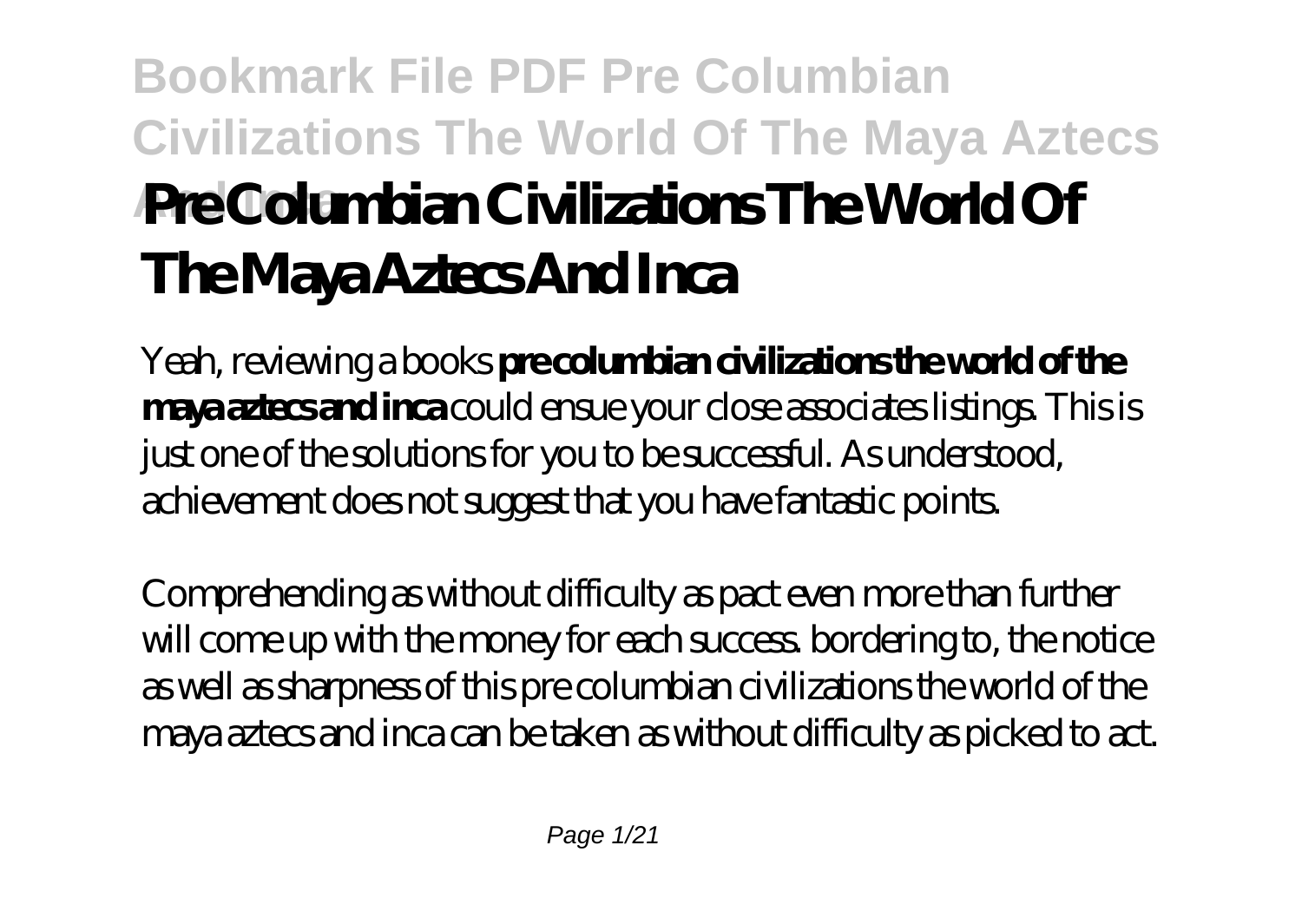## **Bookmark File PDF Pre Columbian Civilizations The World Of The Maya Aztecs And Inca**

Pre Columbian Americas | World History | Khan Academy*Pre-Columbian Civilizations Presentation* Pre Columbian Civilizations *The Lost Civilizations of North America* History Summarized: The Maya, Aztec, and Inca 7 Civilizations that Reached America before Columbus *The Pre-Columbian Peoples The Mississippian Culture: The Lost American Civilization (Documentary) America Before: The Key to Earth's Lost Civilisation, by Graham Hancock* Maya, Aztec, \u0026 Inca (Beastie Boys' \"Intergalactic\" Parody) - @MrBettsClassThe Pre-Columbian World Revisited with Charles Mann The Truth About Native Americans before Europeans Arrived **Graham Hancock: America Before-Exposing the Cover-Up of Ancient Advanced Civilisations America Unearthed: Underwater Aztec Pyramids Found in Wisconsin (S2, E8) | Full Episode | History** Page 2/21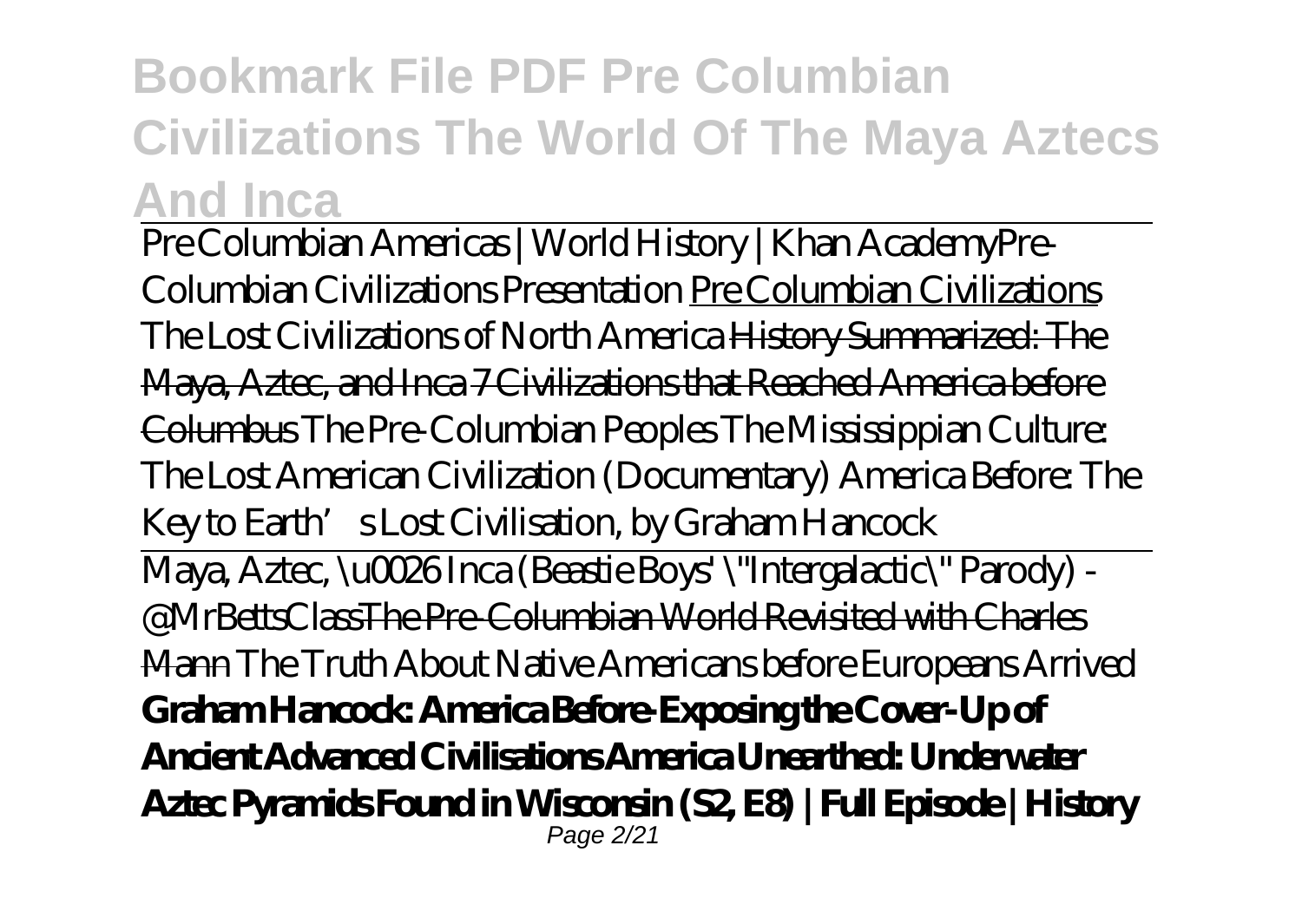**Bookmark File PDF Pre Columbian Civilizations The World Of The Maya Aztecs And Inca** *Christopher Columbus: What Really Happened* Graham Hancock | Ancient Civlizations The First Americans Explanation for Kids Where Did The First Americans Come From? *Native American societies before contact | Period 1: 1491-1607 | AP US History | Khan Academy*

First Americans were Black Aborigines

HEBREWS were in Ancient America - SOLID EvidenceWhat is a Druid? Evidence for pre Columbian Explorers in Ancient America *Olmec Heads, Moorish History \u0026 African Artifacts in America: Lost Roots in America Charles C. Mann: 1492 Before and After* Evidence for Ancient Pre Columbian Race of Europeans in America *The First Civilizations of the Americas Black Explorers In America 200 YEARS Before Columbus!* **The Columbian Exchange: Crash Course World History #23** Pre Columbian Civilizations The World Page 3/21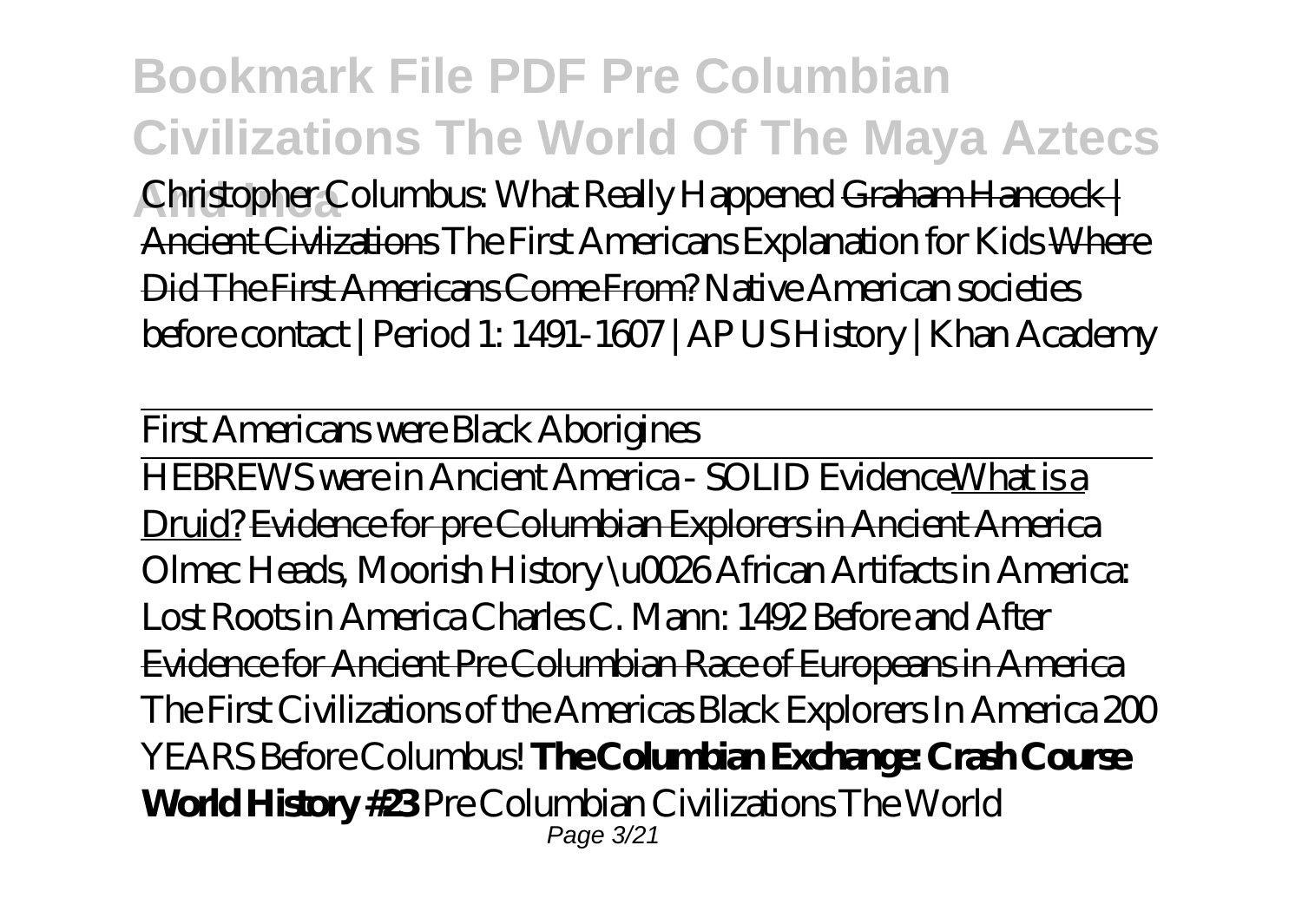## **Bookmark File PDF Pre Columbian Civilizations The World Of The Maya Aztecs**

**And Inca** Pre-Columbian civilizations, the aboriginal American Indian cultures that evolved in Mesoamerica (part of Mexico and Central America) and the Andean region (western South America) prior to Spanish exploration and conquest in the 16th century. The pre-Columbian civilizations were extraordinary developments in human society and culture, ranking with the early civilizations of Egypt, Mesopotamia, and China.

pre-Columbian civilizations | Definition, History, Map ... Watson Brake, Louisiana, 3500 BC. Tikal, Guatemala, Maya civilization. Many pre-Columbian civilizations established permanent or urban settlements, agriculture, and complex societal hierarchies . In North America, indigenous cultures in the Lower Mississippi Valley during the Middle Archaic period built complexes of multiple  $P$ age  $4/21$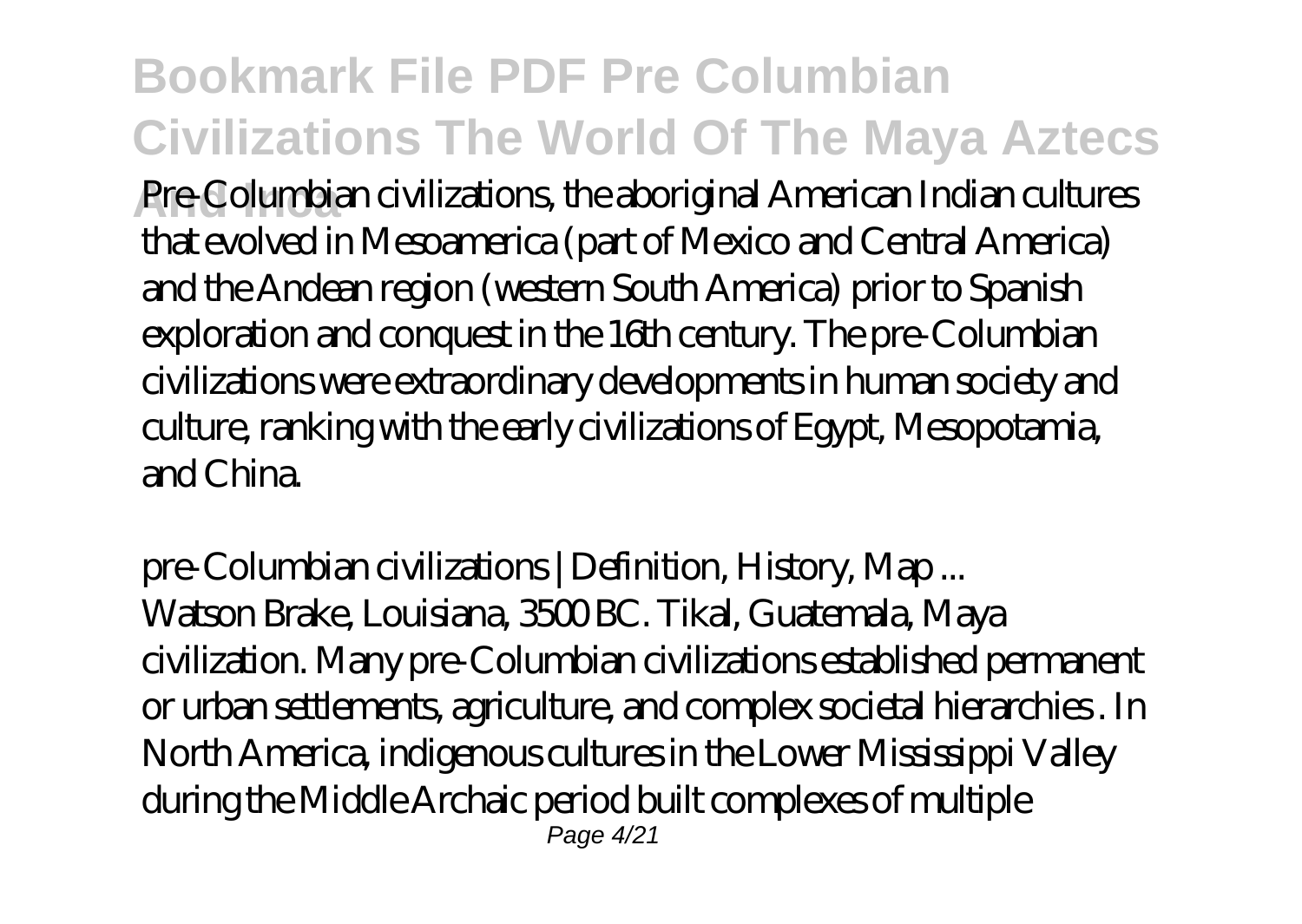**Bookmark File PDF Pre Columbian Civilizations The World Of The Maya Aztecs And Inca** mounds, with several in Louisiana dated to 5600–5000 BP (3700  $BC-3100 BC$ ).

List of pre-Columbian cultures - Wikipedia Some matured into advanced pre-Columbian Mesoamerican civilizations such as the Olmec, Teotihuacan, Maya, Zapotec, Mixtec, Huastec, Purepecha, Toltec, and Mexica/Aztecs. The Mexica civilization is also known as the Aztec Triple Alliance , since they were three smaller kingdoms loosely united together.

Pre-Columbian era - Wikipedia Buy Pre-Columbian Civilizations: The World of the Maya Aztecs and Inca by Henri Stierlin (ISBN: 9780831771164) from Amazon's Book Store. Everyday low prices and free delivery on eligible orders. Page 5/21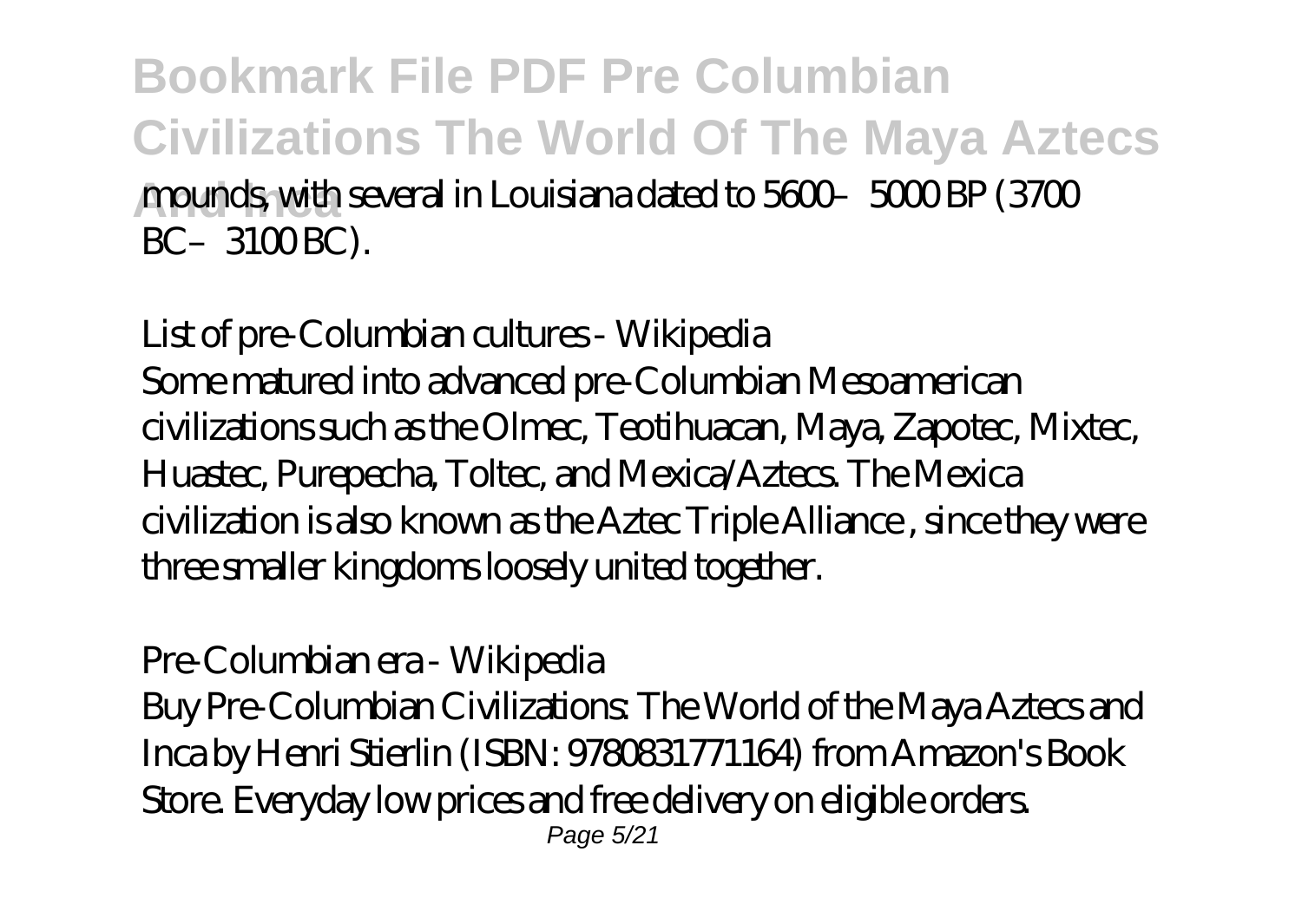## **Bookmark File PDF Pre Columbian Civilizations The World Of The Maya Aztecs And Inca**

Pre-Columbian Civilizations: The World of the Maya Aztecs ... The Maya Socialization, A Mesoamerican Civilization 806 Words | 4 Pages. The Maya civilization was a Mesoamerican civilization developed by the Maya peoples, and noted for its hieroglyphic script—the only known fully developed writing system of the pre-Columbian Americas—as well as for its art, architecture, mathematics, calendar, and astronomical system.

Pre-columbian civilizations | Bartleby

Beans (Phaseolus), along with squash and maize, formed the "Three Sister (crops)" which were grown by many pre-Columbian American cultures, tribes, nations, and civilizations. Board games – various indigenous cultures had board games, among these can be found: Page 6/21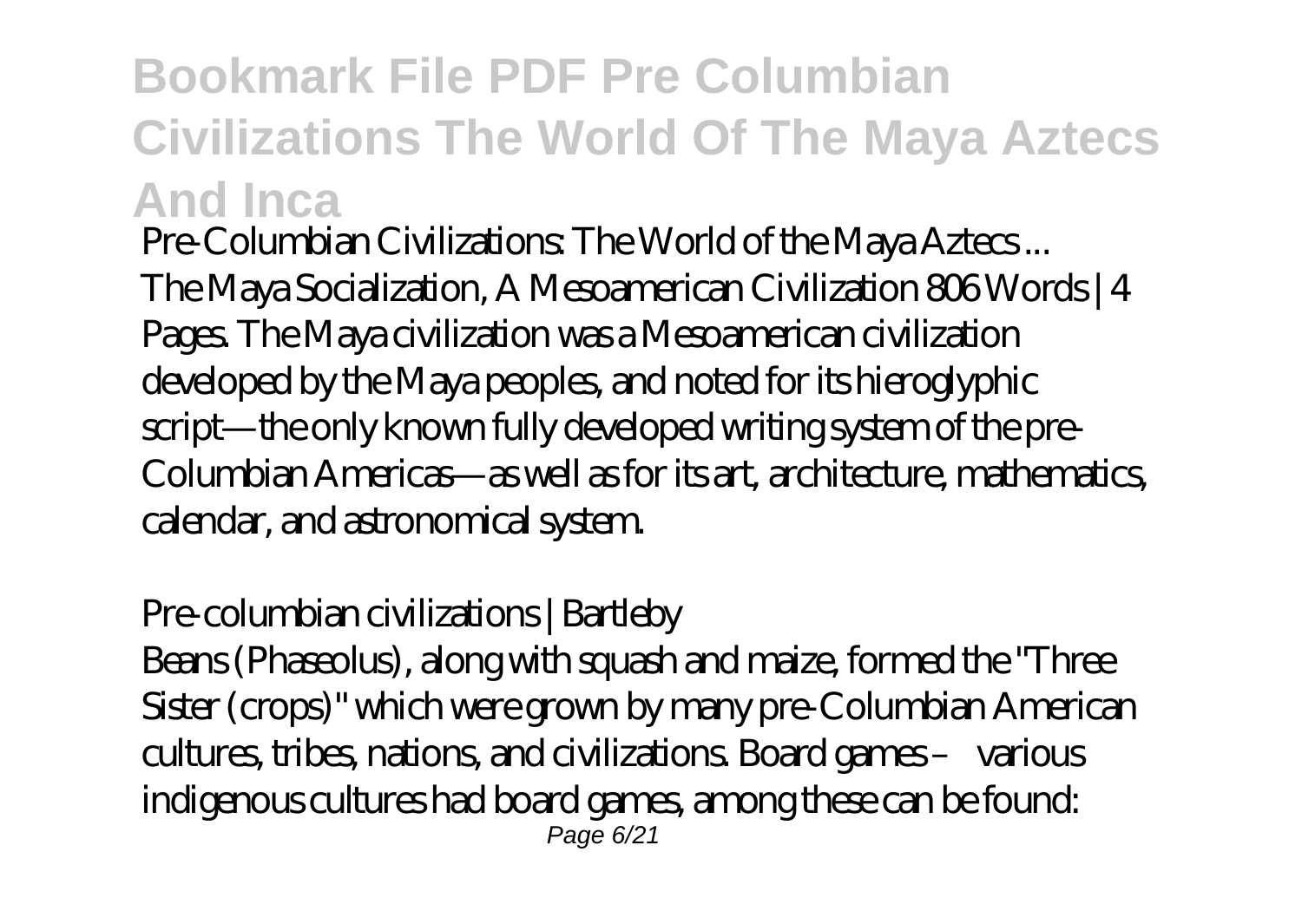**Bookmark File PDF Pre Columbian Civilizations The World Of The Maya Aztecs And Inca** Komikan (South America), Patolli (Mesoamerica), Tukvnanawopi (Hopi culture), etc.

List of pre-Columbian inventions and innovations of ... Olmec civilization at La Venta; Olmec colonization in the Middle Formative; Early Monte Albán; The Valley of Mexico in the Middle Formative; The Maya in the Middle Formative; Late Formative Period (300 bce –100 ce) Valley of Mexico; Valley of Oaxaca; Veracruz and Chiapas; Izapan civilization; The earliest Maya civilization of the lowlands

Pre-Columbian civilizations - The Maya calendar and ... Pre-Columbian civilizations. Among the most-significant losses in the history of gastronomy is the disappearance of ancient North and South Page 7/21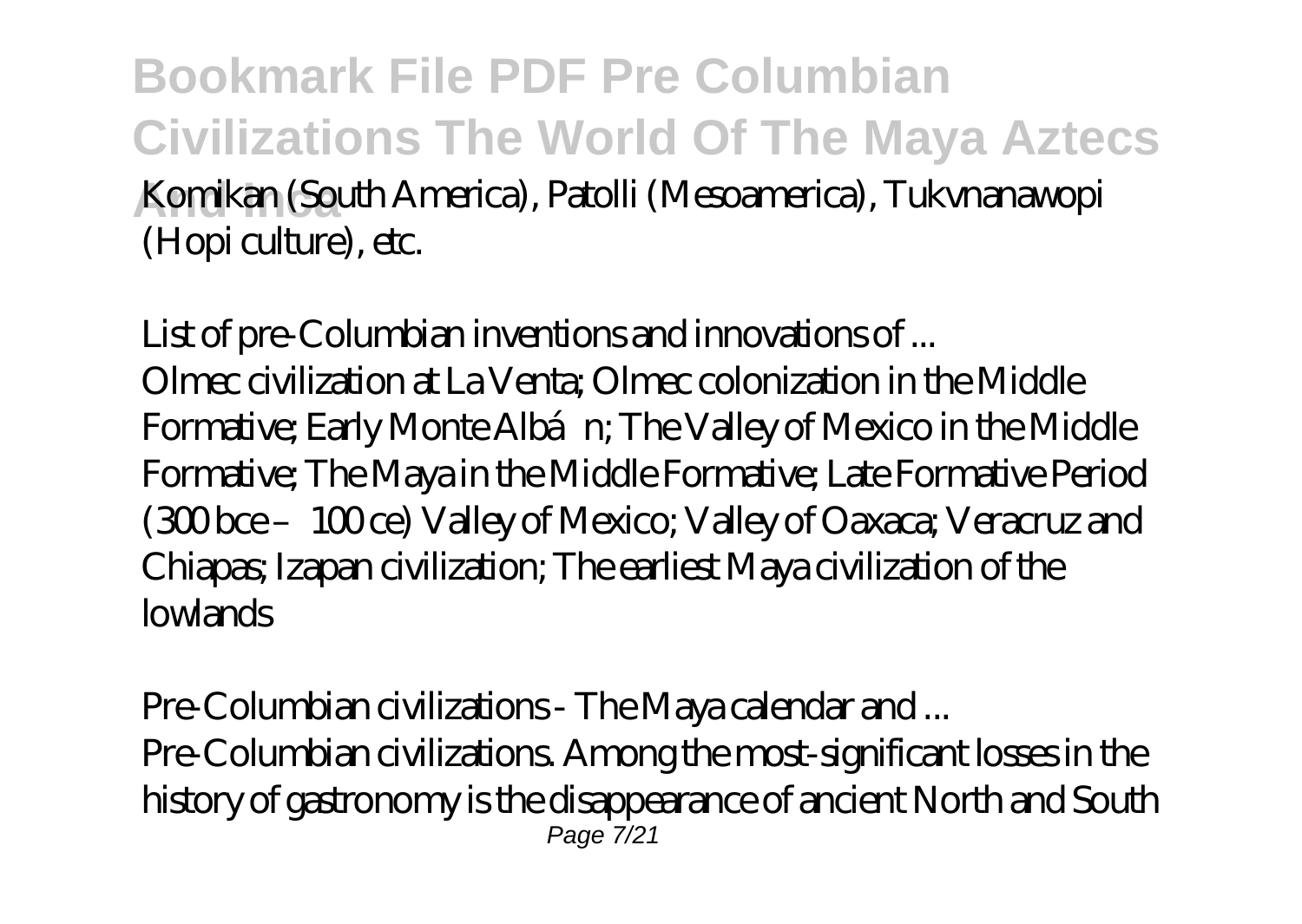**Bookmark File PDF Pre Columbian Civilizations The World Of The Maya Aztecs And Inca** American recipes, including those of the Aztec, Inca, Maya, and Mound Builder civilizations. Maya cuisine relied heavily on chocolate, a food product made from the beans of the cacao tree, domesticated 3,000 years ago in what is now Honduras.

Cooking - Pre-Columbian civilizations | Britannica Within this region pre-Columbian societies flourished for more than 1000 years before the Spanish colonization of the Americas. Mesoamerica was the site of two of the most profound historical transformations in world history: primary urban generation, and the formation of New World cultures out of the long encounters among Indigenous, European, African and Asian cultures.

Mesoamerica - Wikipedia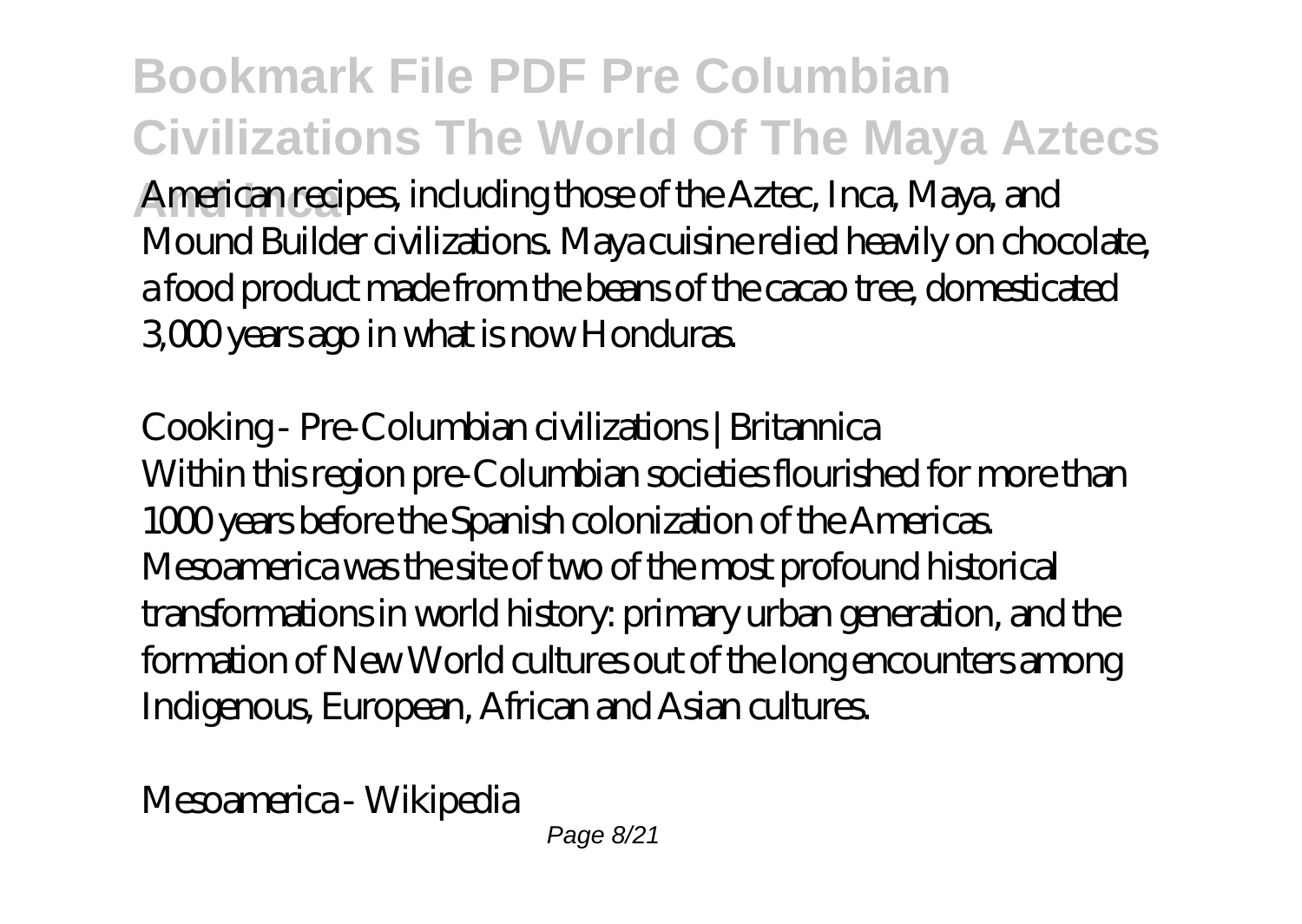# **Bookmark File PDF Pre Columbian Civilizations The World Of The Maya Aztecs**

**And Inca** Pre-Columbian cuisine refers to the food and drink consumed by the people who inhabited the Americas before Christopher Columbus explored the region and introduced food and crops from Europe. Though the Columbian Exchange introduced many new animals and plants to the Americas, cultures of their own already existed there, including the Aztec, Mayan, Incan, and Native American.

Pre-Columbian cuisine - Wikipedia

World Architecture ##, pre columbian architecture the great ages of world architecture robertson ... built pyramid templesthe toltec and aztec civilizations succeeded these cultures in the post classical period akagawa jun 24 2020 free book pre columbian architecture the great ages of world architecture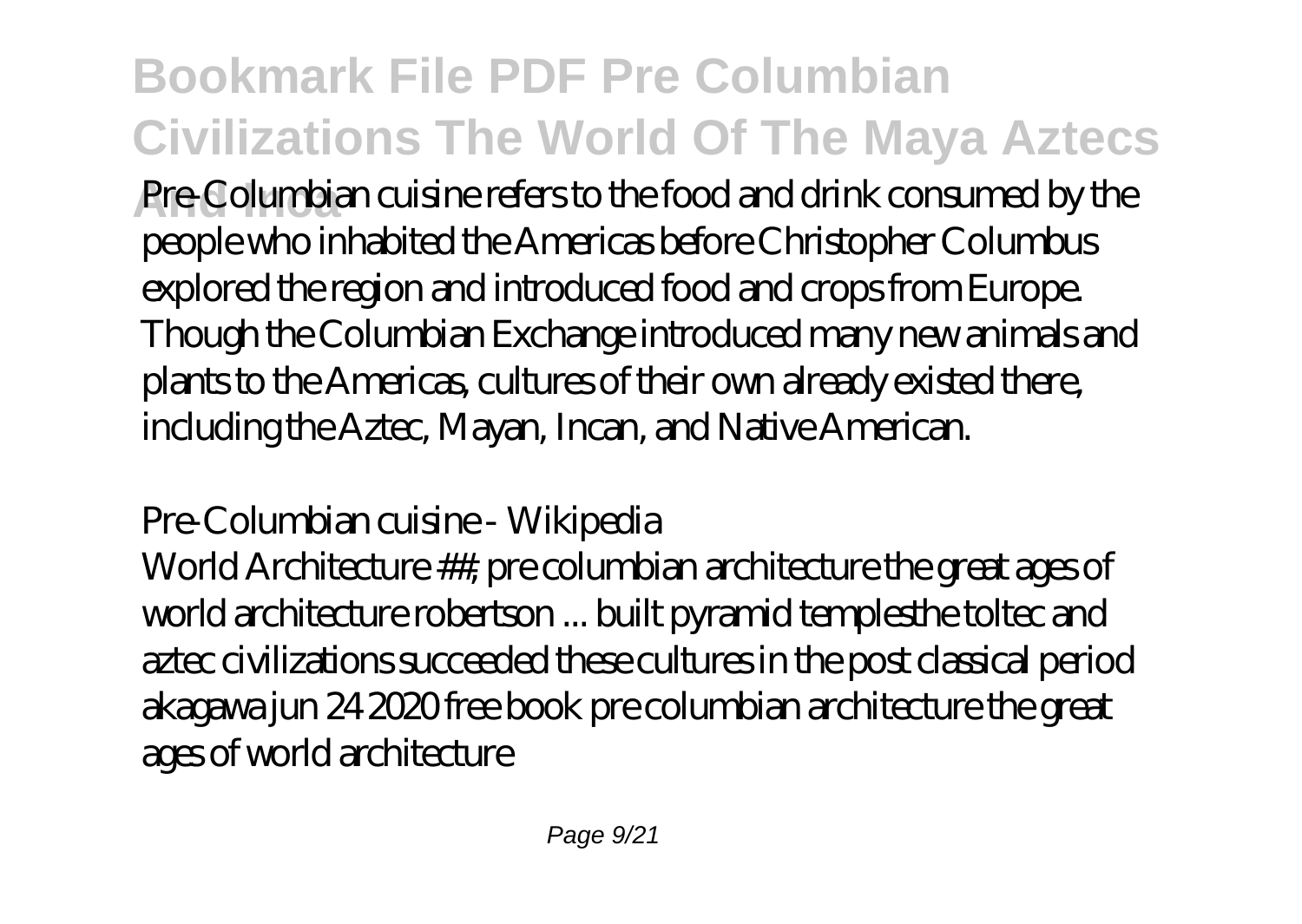**Bookmark File PDF Pre Columbian Civilizations The World Of The Maya Aztecs And Inca** Pre Columbian Architecture The Great Ages Of World ... The Pre-Columbian peoples of the Mesoamerican area are a population that has since fascinated historians and archaeologists to this day. Exploration and investigation has brought to light the great advancements these civilizations made in the areas of art, technology, and even astronomy.

Pre-columbian civilizations | Bartleby

The term "pre-Columbian" is used especially often in discussions of the great indigenous civilizations of the Americas, such as those of Mesoamerica (the Aztec and Maya) and the Andes (Inca, Moche, Chibcha).

Pre-Columbian Civilization - New World Encyclopedia Page 10/21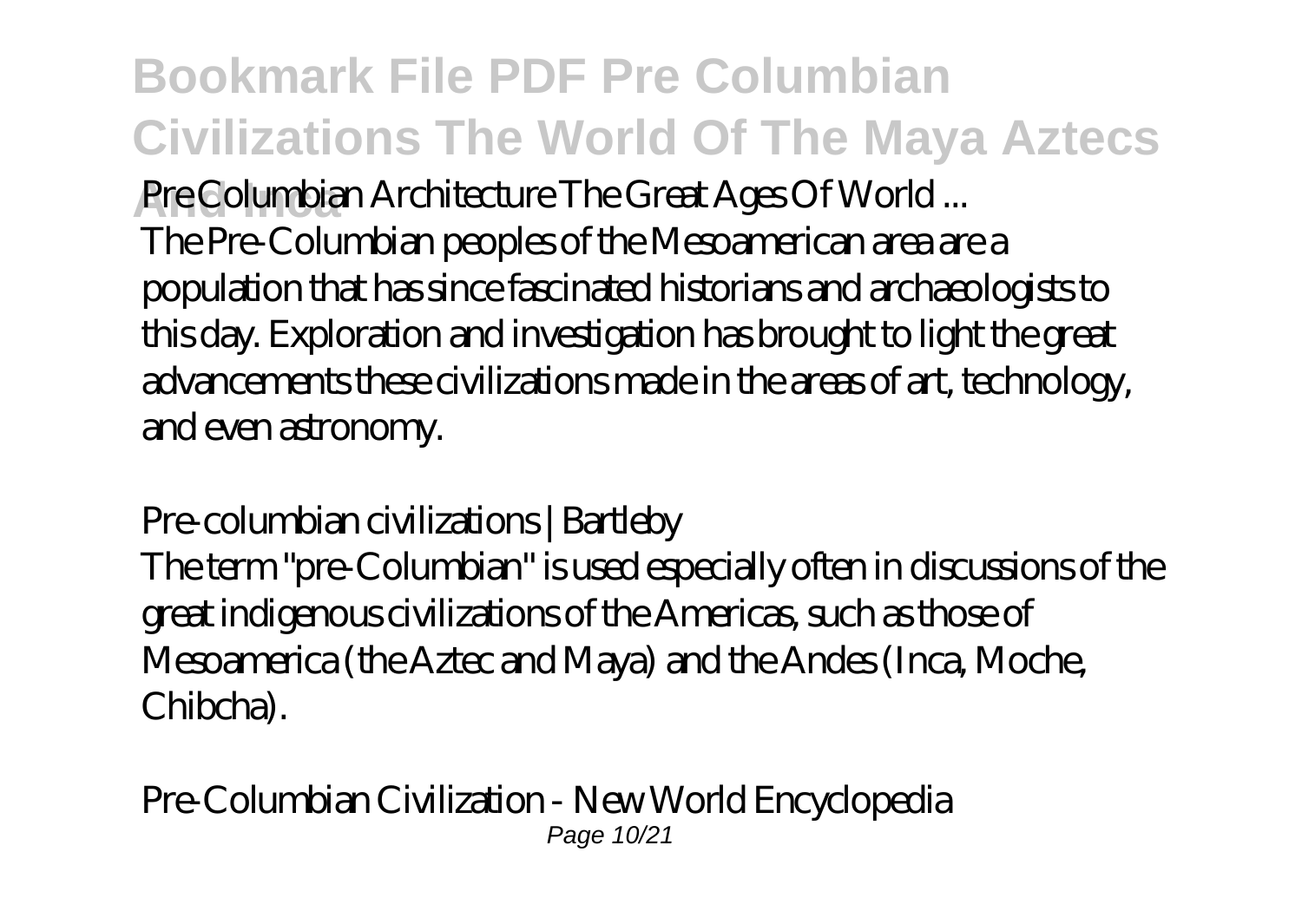**Bookmark File PDF Pre Columbian Civilizations The World Of The Maya Aztecs And Inca** Pre-Columbian Civilizations Cultures had been flourishing thousands of years before the Europeans arrived to the New World. Great empires such as the Aztecs, Mayans, and Incas inhabited the vast lands of Central and South America. These three major powers controlled the land before Columbus or Cortez were even born.

Pre-Columbian Civilizations - 365 Words | 123 Help Me List of Ancient Civilizations. Africa. Ancient Egypt; Ancient African Civilizations; Americas. Aztecs; Caral; Incas; Mayas; Nazca; Quechuas; Ancient Civilizations of Mexico; Ancient Civilizations of Peru; Ancient Civilizations of North America; Ancient Tribes of the USA; Asia. Akkadians; Arabs; Assyrians; Babylonians; Chinese; Hebrews; Indians; Japanese; Koreans; Persians; Phoenicians; Sumerians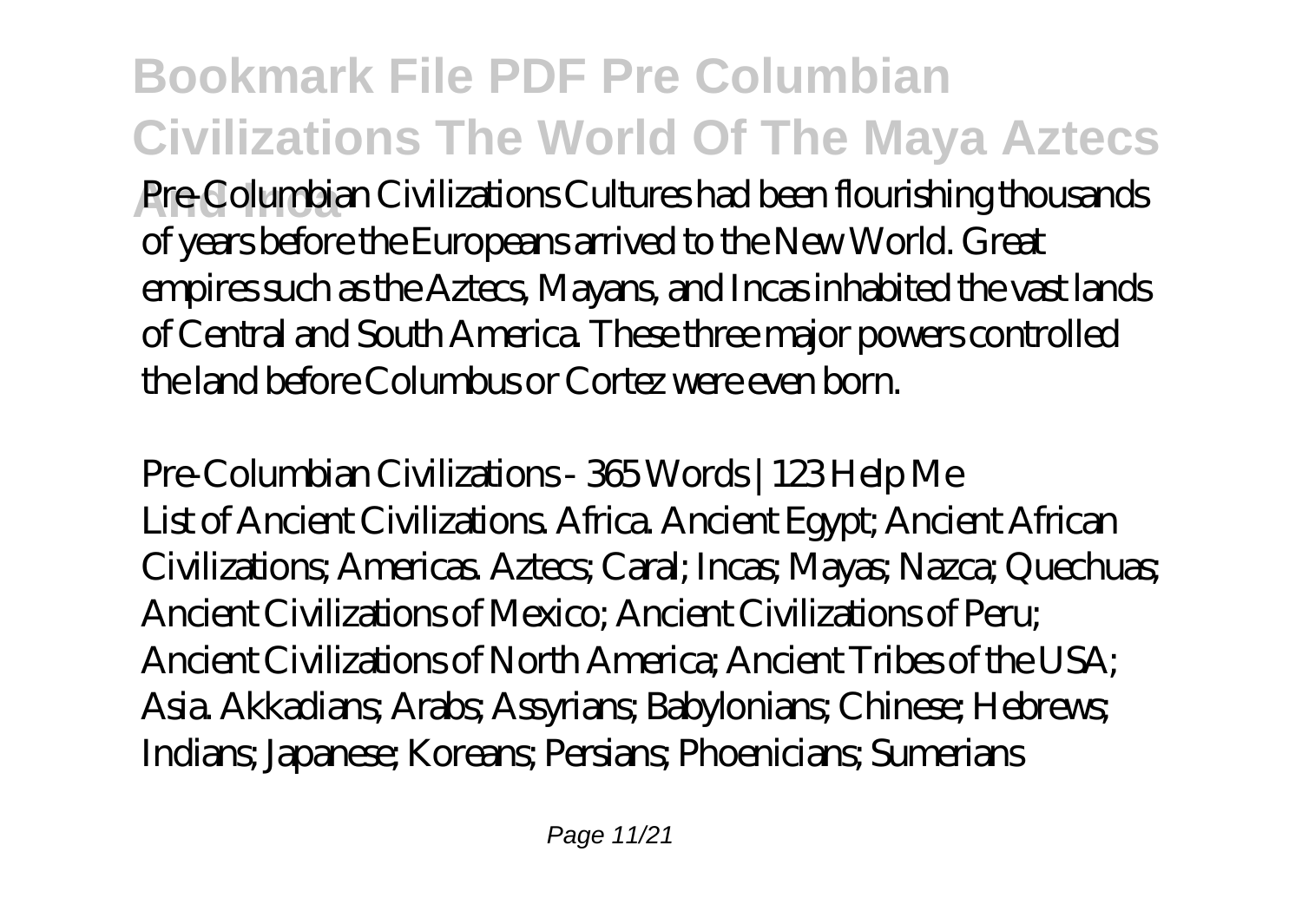# **Bookmark File PDF Pre Columbian Civilizations The World Of The Maya Aztecs**

**And Inca** 30 Pre-Columbian Tribes and Ancient Civilizations of the USA Olmec civilization at La Venta; Olmec colonization in the Middle Formative; Early Monte Albán; The Valley of Mexico in the Middle Formative; The Maya in the Middle Formative; Late Formative Period (300 bce –100 ce) Valley of Mexico; Valley of Oaxaca; Veracruz and Chiapas; Izapan civilization; The earliest Maya civilization of the lowlands

Pre-Columbian civilizations - The Early Intermediate ... Machu Picchu is an ancient city from the Inca civilization. From the ancient Egyptians to the lesser-known Jiahu people, the following article briefly explores six of the world's oldest civilizations. Historians remain puzzled as to how the advanced Maya Civilization could suddenly collapse in 900 CE. Extending from modern day Page 12/21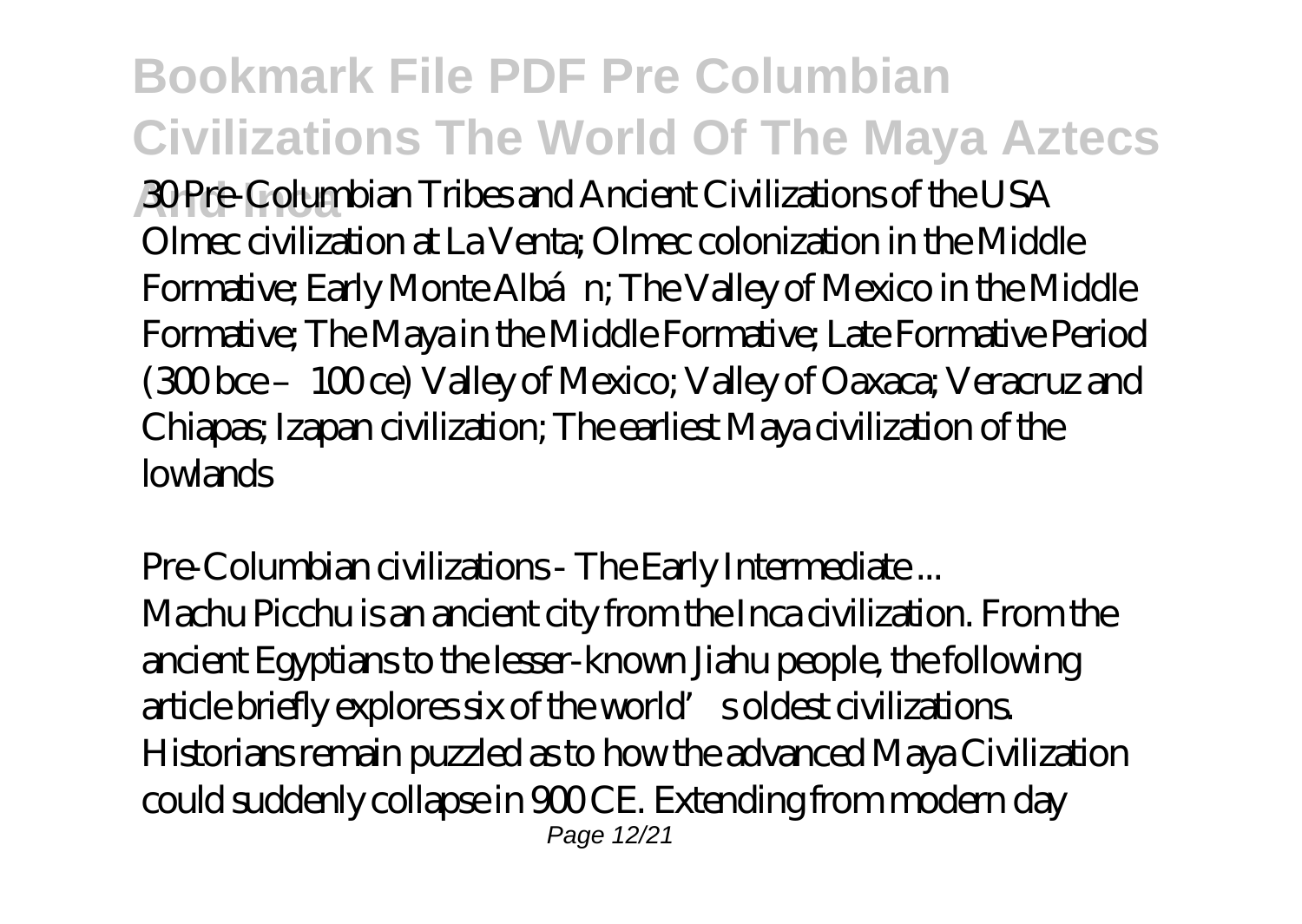**Bookmark File PDF Pre Columbian Civilizations The World Of The Maya Aztecs And Inca** Afghanistan and Pakistan to northwest India, the Indus Valley Civilization covered 1.25 million kilometers, making it the most widespread civilization of the ancient ...

The World's Oldest Civilizations - WorldAtlas Overview of the population and civilizations in the Americas over the past 6 thousand years. World History on Khan Academy: From prehistory to today, this co...

Presents a history of ancient American civilizations prior to the arrival of Columbus, discussing history, agriculture, religion, architecture, art, and politics.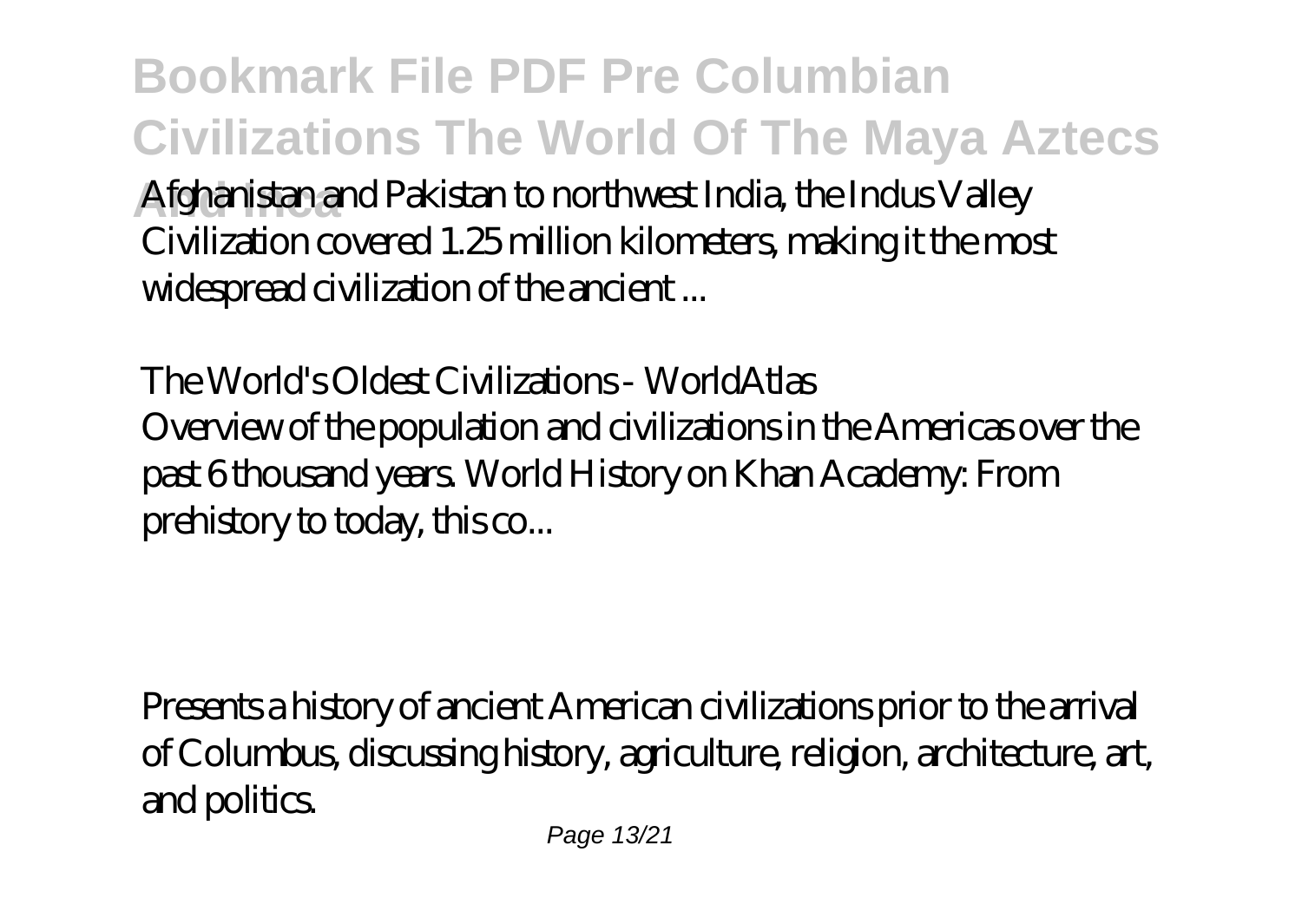## **Bookmark File PDF Pre Columbian Civilizations The World Of The Maya Aztecs And Inca**

From the Mayan calendar to the Toltec architecture at Chichén Itzá, the bequests of ancient Mesoamerican civilizations have endured long after the societies that created them declined. The intellectual and cultural achievements of Pre-Columbian America rivaled those of ancient Rome and Egypt, and greatly enriched the landscape of presentday Mexico and Central America. The traditions, social organizations, languages, and ideas that shaped each of these cultures are examined in this fascinating volume.

Classic study of pre-Columbian civilizations in the New World. Maya, Olmecs, Toltecs, Aztecs, many others. History, gods, calendars, religions, ceremonies, more. 47 black-and-white plates. 86 text figures.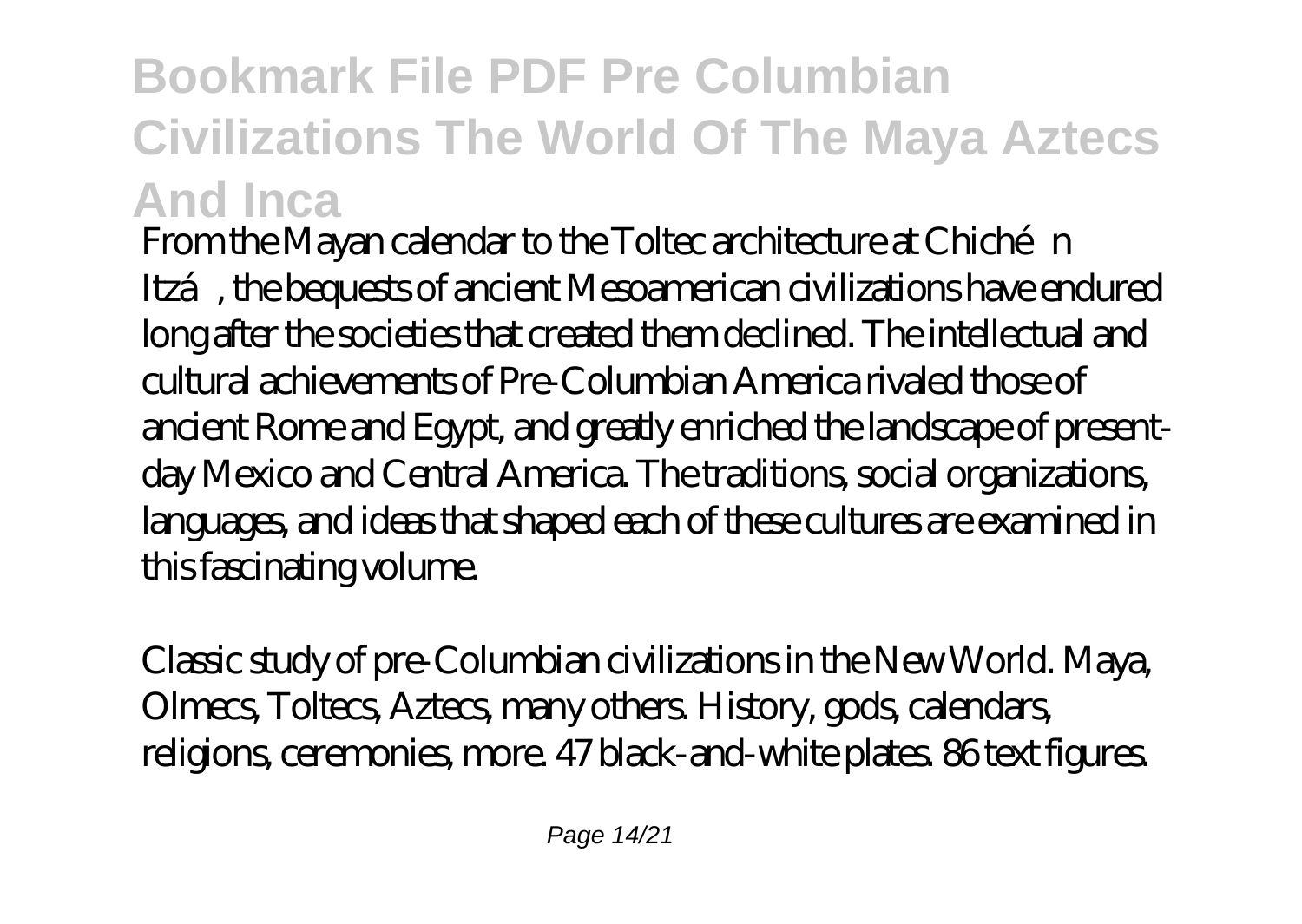**Bookmark File PDF Pre Columbian Civilizations The World Of The Maya Aztecs And Inca** Illustrations and maps highlight a thematic narrative covering the art, religion, architecture, and culture of pre-Columbian civilizations

The main goal of this book is to produce a methodologically sound and ethically valid interdisciplinary introduction into the exciting world of ancient Mesoamerica.

Merchants, Markets, and Exchange in the Pre-Columbian World investigates the complex structure of economic systems in the pre-Hispanic Americas, with a focus on the central highlands of Mexico, the Maya Lowlands, and the central Andes. Essays examine the use of marketplaces, the role of merchants and artisans, and the operation of trade networks.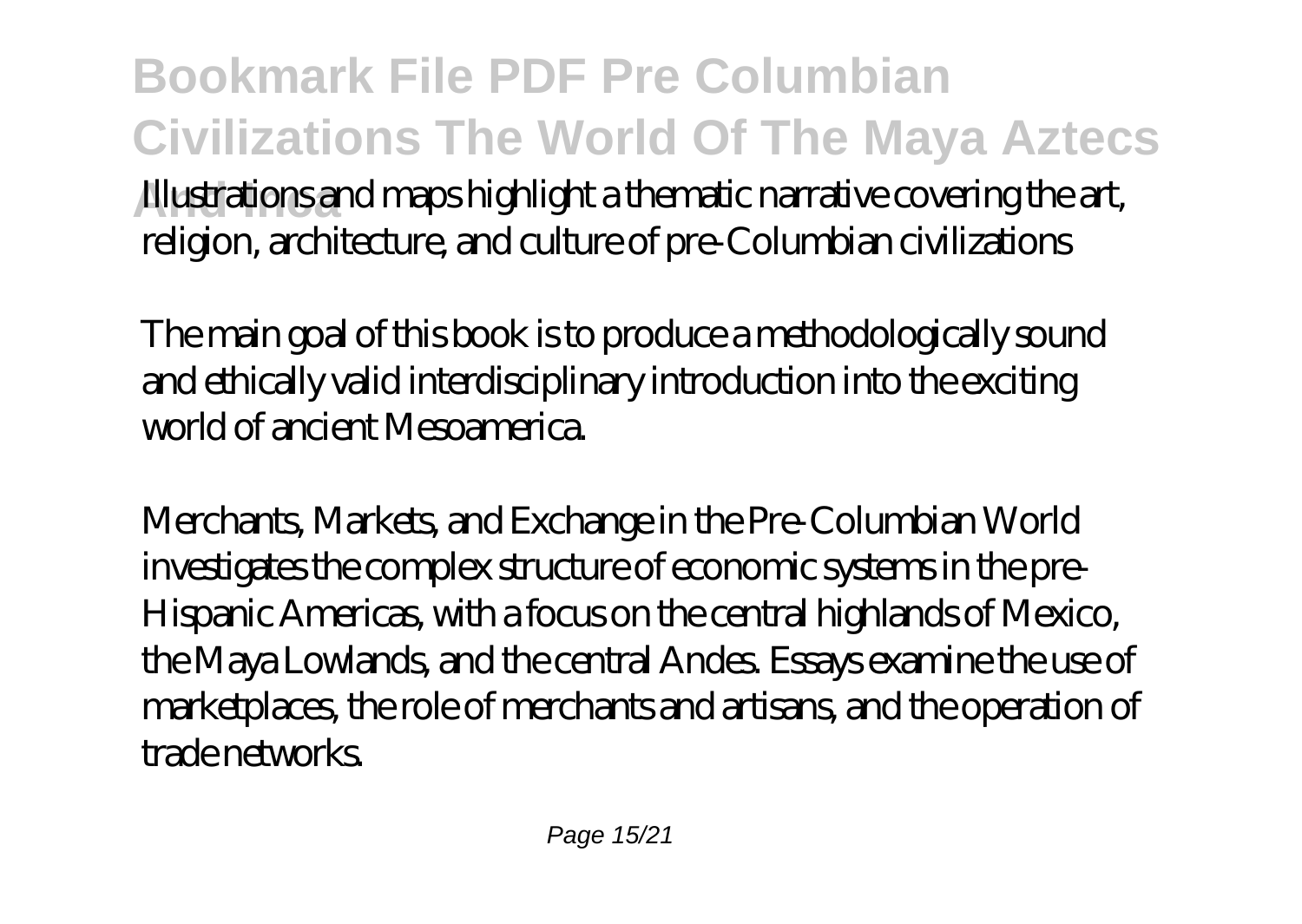**Bookmark File PDF Pre Columbian Civilizations The World Of The Maya Aztecs And Inca** Extensively illustrated historical survey of the cultural and artistic contributions of the Mayan, Incan and Aztec cultures

Ancient Ocean Crossings paints a compelling picture of impressive pre-Columbian cultures and Old World civilizations that, contrary to many prevailing notions, were not isolated from one another, evolving independently, each in its own hemisphere. Instead, they constituted a "global ecumene," involving a complex pattern of intermittent but numerous and profoundly consequential contacts. In Ancient Ocean Crossings: Reconsidering the Case for Contacts with the Pre-Columbian Americas, Stephen Jett encourages readers to reevaluate the common belief that there was no significant interchange between the chiefdoms and civilizations of Eurasia and Africa and peoples who occupied the alleged terra incognita beyond the great oceans. More Page 16/21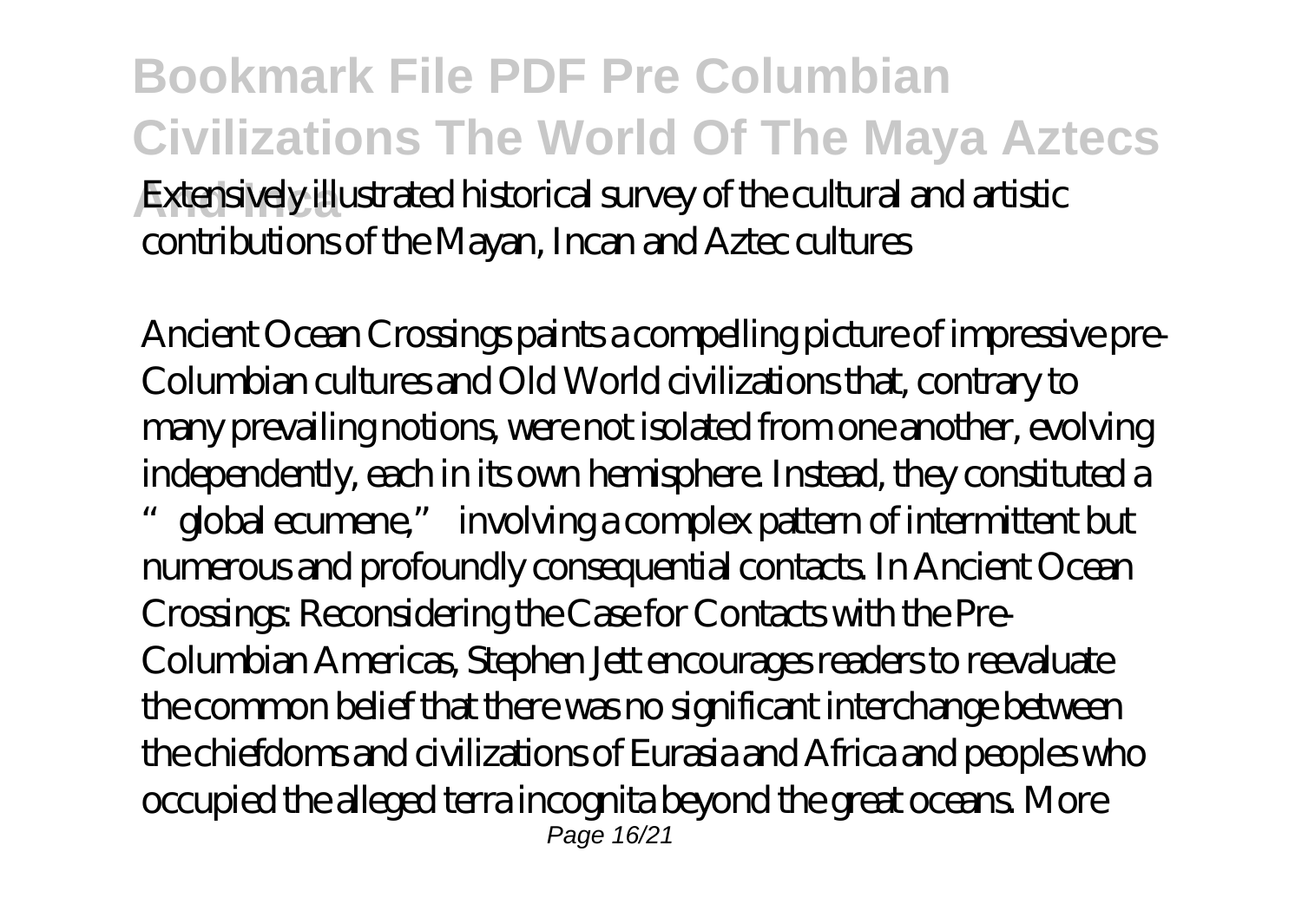## **Bookmark File PDF Pre Columbian Civilizations The World Of The Maya Aztecs**

**And Inca** than a hundred centuries separate the time that Ice Age hunters are conventionally thought to have crossed a land bridge from Asia into North America and the arrival of Columbus in the Bahamas in 1492. Traditional belief has long held that earth's two hemispheres were essentially cut off from one another as a result of the post-Pleistocene meltwater-fed rising oceans that covered that bridge. The oceans, along with arctic climates and daunting terrestrial distances, formed impermeable barriers to interhemispheric communication. This viewpoint implies that the cultures of the Old World and those of the Americas developed independently. Drawing on abundant and concrete evidence to support his theory for significant pre-Columbian contacts, Jett suggests that many ancient peoples had both the seafaring capabilities and the motives to cross the oceans and, in fact, did so repeatedly and with great impact. His deep and broad work synthesizes Page 17/21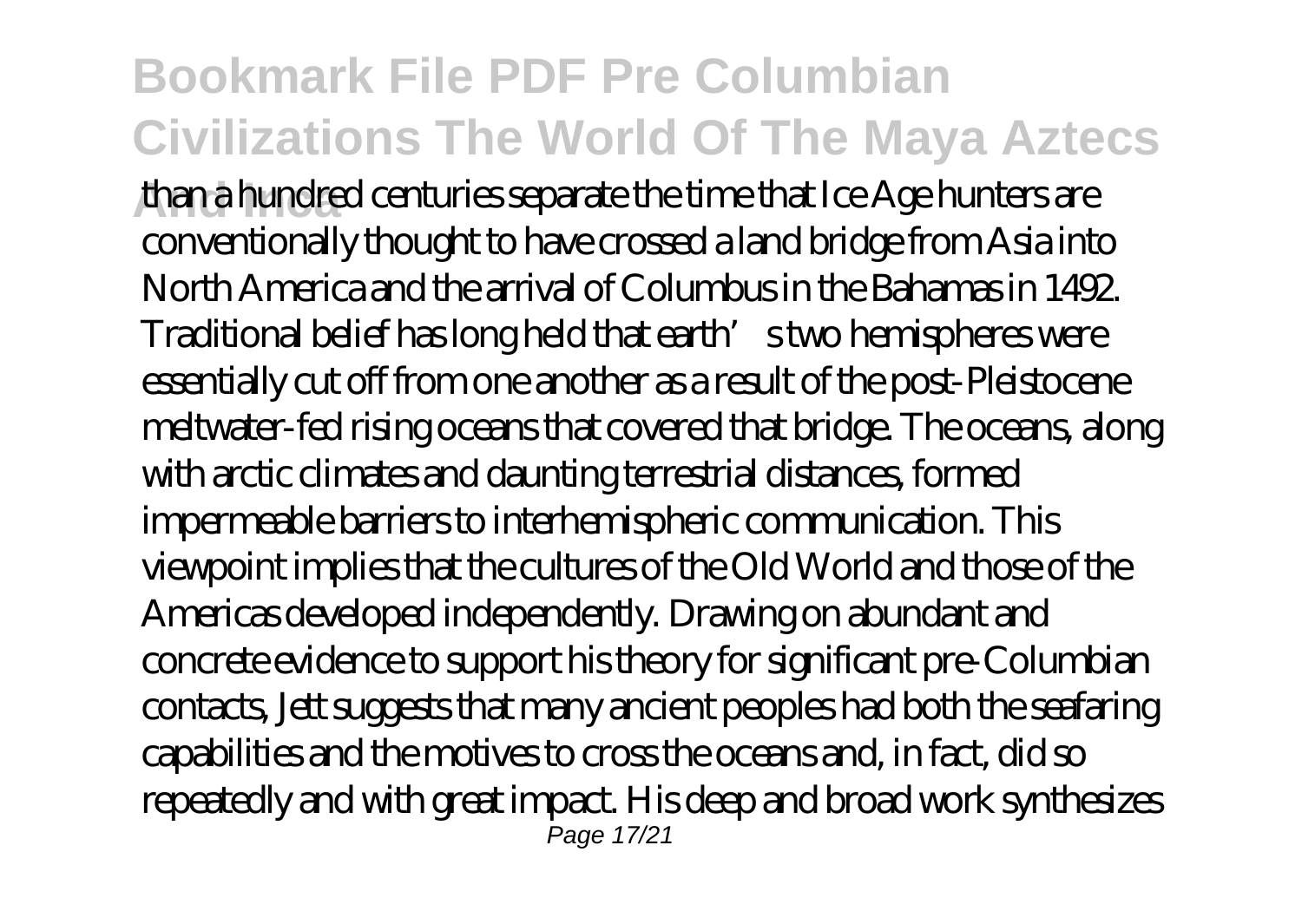**Bookmark File PDF Pre Columbian Civilizations The World Of The Maya Aztecs And Inca** information and ideas from archaeology, geography, linguistics, climatology, oceanography, ethnobotany, genetics, medicine, and the history of navigation and seafaring, making an innovative and persuasive multidisciplinary case for a new understanding of human societies and their diffuse but interconnected development.

This little book is intended as a general commentary and explanation of the more important phases of the ancient life and arts of the Indians of Mexico and Central America, and especially of their history. The substance of it is drawn from many sources, for the anthropologist must mould together and harmonize the gross results of several sciences. Archæology, ethnology, somatology, and linguistics all make their special contributions and we are only on the threshold of our subject. In the Mexican and Central American field we find the Page 18/21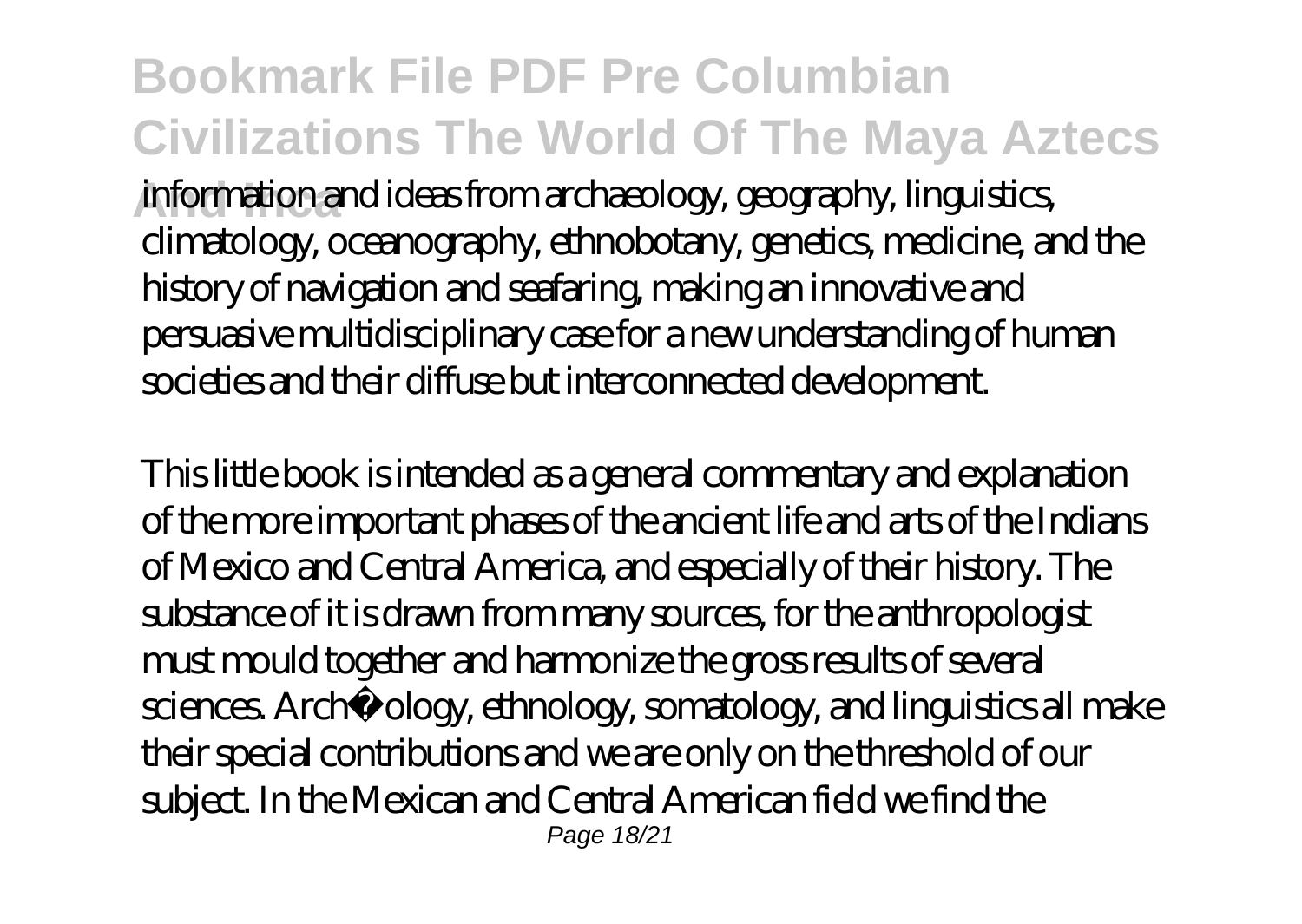#### **Bookmark File PDF Pre Columbian Civilizations The World Of The Maya Aztecs And Inca** accumulated writings that result from four hundred years of European contact with the Indians and in addition a mass of native documents and monumental inscriptions expressed in several hieroglyphic systems. The general method of this book will be to take up in order the recognized "horizons" of pre-Columbian history, beginning with the earliest of which we have knowledge. In relation to each horizon we will examine the records and discuss the principal developments in arts, beliefs, and social structures. The introductory chapter is designed to put before the reader such facts as may be necessary for a ready understanding of the discussions and explanations that will follow. The Mexican Hall of the American Museum of Natural History furnishes illustrations of most of the facts given herewith. This Hall contains both originals and casts brought together by various expeditions of the Museum and of other scientific Page 19/21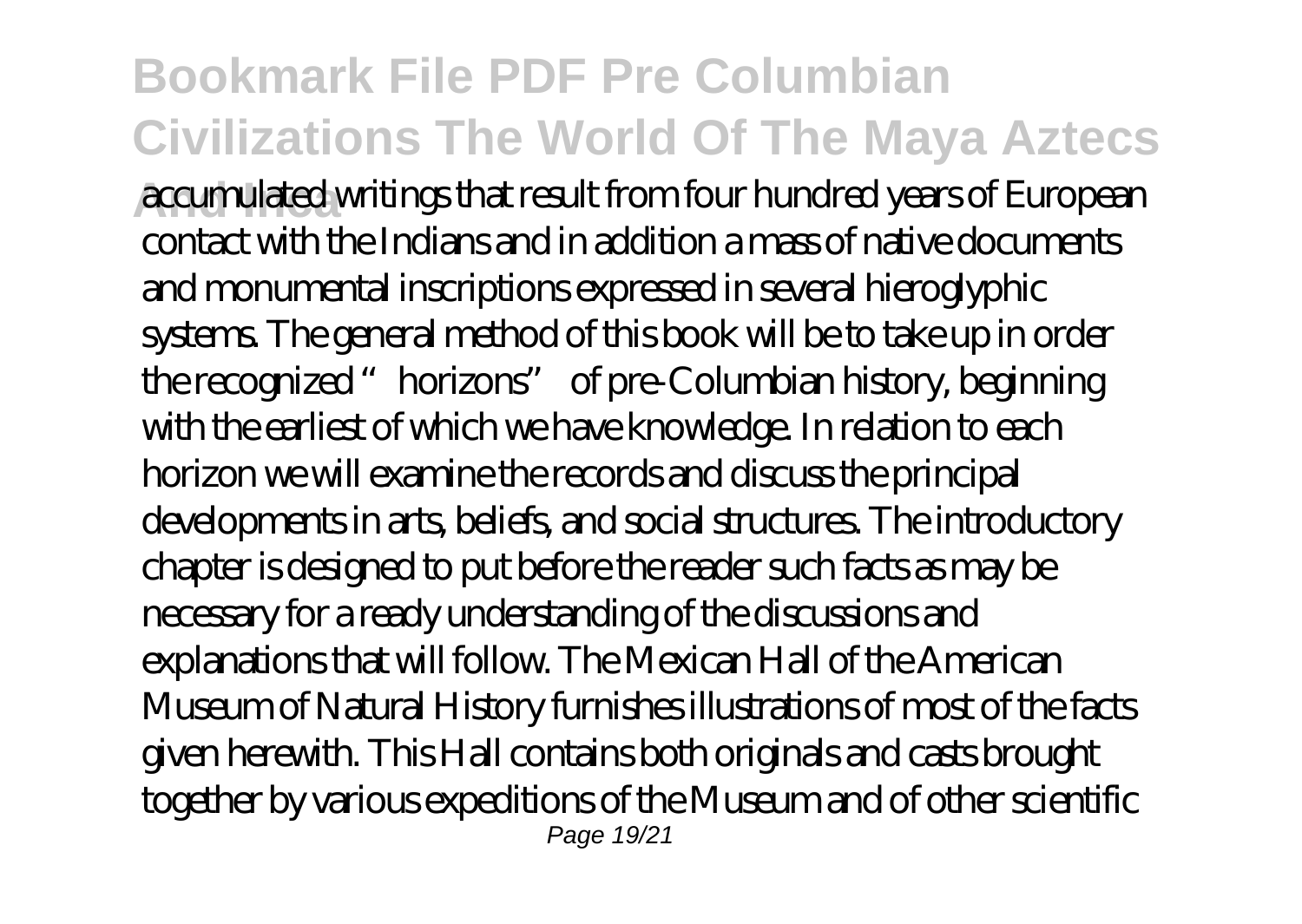#### **Bookmark File PDF Pre Columbian Civilizations The World Of The Maya Aztecs** institutions. The principal patrons of science 6 whose names should be mentioned in connection with the upbuilding of these collections are: Willard Brown, Austin Corbin, R. P. Doremus, Anson W. Hard, Archer M. Huntington, Morris K. Jesup, James H. Jones, Minor C. Keith, the Duke of Loubat, William Mack, Henry Marquand, Doctor William Pepper, A. D. Straus, I. McI. Strong, Cornelius Vanderbilt, Henry Villard, William C. Whitney. But thanks are also due to innumerable persons who have contributed single specimens and small collections as well as those who have placed information at the disposal of the scientific staff. The principal collectors have been: George Byron Gordon, Aleš Hrdli ka, Carl Lumholtz, Francis C. Nicholas Marshall H. Saville, Eduard Seler, Herbert J. Spinden, and John L. **Stephens.**